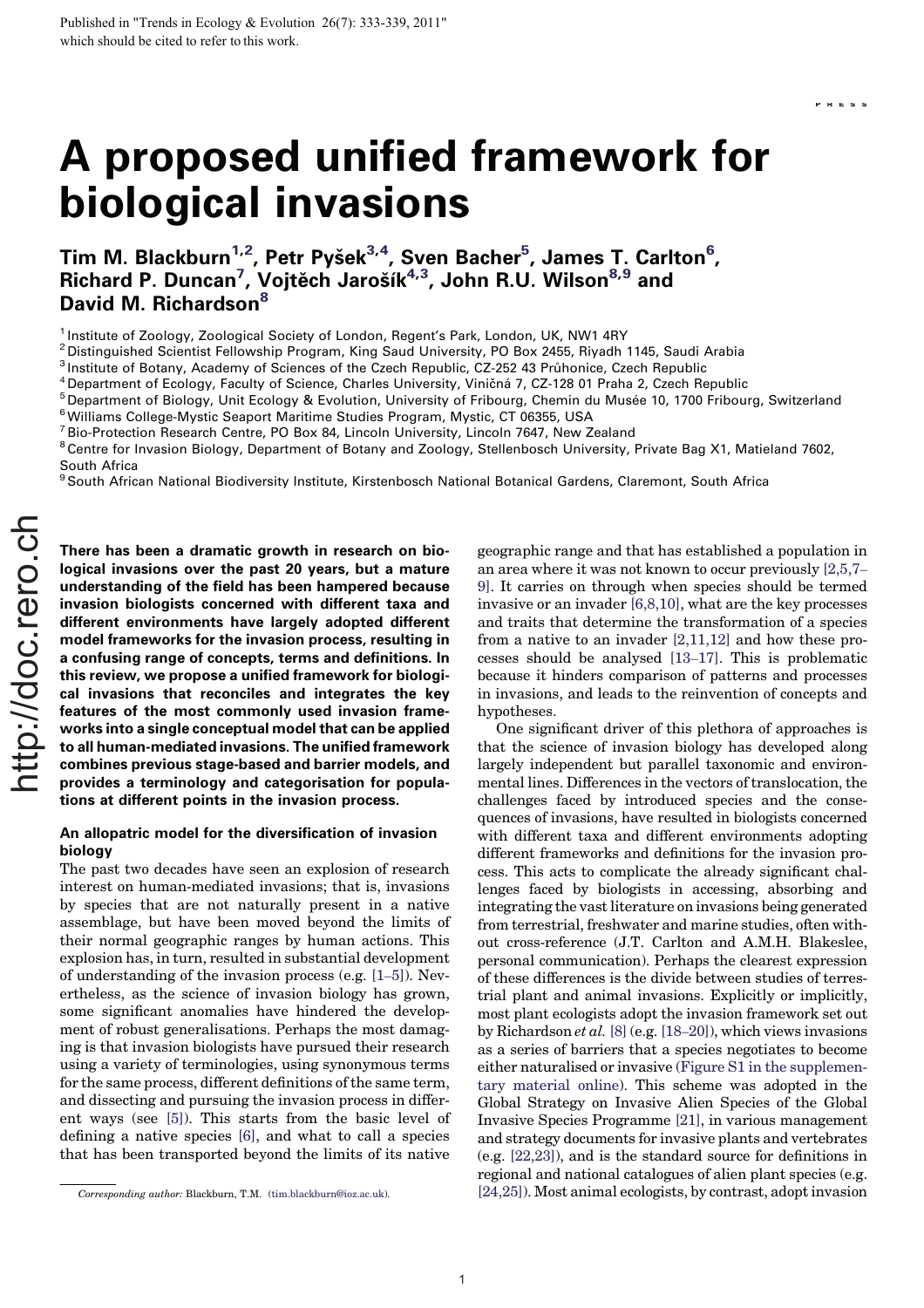frameworks that are modifications of one first proposed by Williamson [26,27] (e.g. [2,3,5,11,28–30]), which views invasions as a series of stages that a species must pass through on the pathway from native to invasive alien (e.g. Figure S2 in the supplementary material online).

At first glance, the Richardson and Williamson frameworks appear rather different, and we believe that there are indeed key differences between them. However, we also believe that the similarities outweigh the differences, and that with some clarifications and alterations, the two can sensibly be merged. Here, we discuss how and why the Richardson and Williamson frameworks differ, and then propose a merger of the two, additionally incorporating key features of other frameworks proposed for some or all of the invasion process [31,32], as a single, unified framework for invasion biology. We believe that such a merger is necessary to help unite a research field that has largely diverged on taxonomic grounds. This will be particularly important to help understand the probable consequences of the ever-increasing movements of species around the world as a result of growing volumes of international trade, environmental change, and calls for assisted migration.

#### Similarities and differences

For it to be possible to merge the Richardson and Williamson frameworks, they must describe the same process. Given that all species, regardless of taxon, have the potential to progress from native to alien invader (although most never reach that endpoint), with the definitions of native and alien invader being applicable to all species, this is certainly true. It follows that the main difference between the two schemes resides in how this common process is described. In essence, the Williamson framework focuses on the status a species attains, whereas the Richardson framework focuses on the barriers to progress from one state to the next: thus, this is essentially a difference in focus on outcome versus obstacles.

Although the primary difference between the Richardson and Williamson frameworks is one of focus rather than substance, there are nevertheless two areas where clarification is required to align the schemes. First, under the Richardson framework, once a species has overcome the barrier of geography, it is faced with the barrier of being able to survive and grow in the new environment (Figure S1 in the supplementary material online). This focus is understandable in a botanical context, because plants that are introduced are often 'released' directly into the environment via planting. There is less of a functional distinction between whether introduction to the environment involves individuals that have been deliberately introduced, accidentally introduced, or are cultivated, although there might be a practical distinction in terms of the potential for subsequent establishment and invasion. By contrast, the early stages of the invasion process in Williamson-based schemes are more discrete and, being animal focused, introduction is more often dependent on an act of liberation or escape (Figure S2 in the supplementary material online). That said, these differences between animal and plant invasions dissolve on closer inspection. It is clear that plants are frequently translocated beyond

their native range without making it out into the environment at all (e.g. most house plants), that some animals exist in cultivation (e.g. Pacific oysters; [33]) and that vast numbers of animal species are, similar to plants, transported and accidentally introduced, and are neither escapes nor intentional releases [34]. Thus, many terrestrial animals (e.g. earthworms and terrestrial arthropods) were and are transported and released directly, bypassing captivity and cultivation altogether, and thousands of marine animals are transported hourly around the world in ballast water [35]. Thus, the concepts, issues and challenges relating to captivity and cultivation can equally apply to plants and animals.

Second, the stage between the arrival of a species in a new environment and its spread across that environment (i.e. post-introduction but pre-spread) tends to be considered differently in the two frameworks. The Williamson framework defines this as the establishment stage (Figure S2 in the supplementary material online), and generally considers success at this stage in terms of factors that allow introduced populations to become self-sustaining. Increasingly, these factors are divided into characteristics of the species introduced, of the novel location, or that are unique to the specific introduction event (e.g. the number of individuals released, known as propagule pressure) [2,11]. The Richardson framework identifies environmental and reproductive barriers that must be overcome (Figure S1 in the supplementary material online), with the former focused on conditions that allow growth and survival. It is difficult to align the Richardson barriers with the Williamson framework, when success is linked to variation in propagule pressure (i.e. not obviously an environmental or a reproductive barrier), and when environmental barriers represent only one of the three types of factor influencing progress (see also [36]).

These difficulties might reflect biases towards different levels of organisation in the two frameworks. The Richardson scheme is individual based, focusing on the barriers that would prevent an individual from arriving at a new location, growing and reproducing, as the major impediment to naturalisation in plants is whether individuals can survive, set viable seed or persist by vegetative means (but see [37]). Williamson-based schemes are implicitly population based, with the establishment stage focusing on the problems of small population viability. Here, the focus is on advancing from one stage to the next, particularly given that the barriers to population survival are more complex than the barriers to individual survival.

### Unifying the frameworks

Figure 1 proposes a unified framework for invasion biology that combines the key elements of the Williamson and Richardson schemes, as well as new insights that arise from the process of combining the two. This framework is designed to apply to all human-mediated invasions. As such, the framework includes elements that we would not expect to apply to natural dispersal, or to range expansions occurring indirectly as a result of human activities, such as habitat modification. However, it can help to provide insights into all types of dispersal, in particular special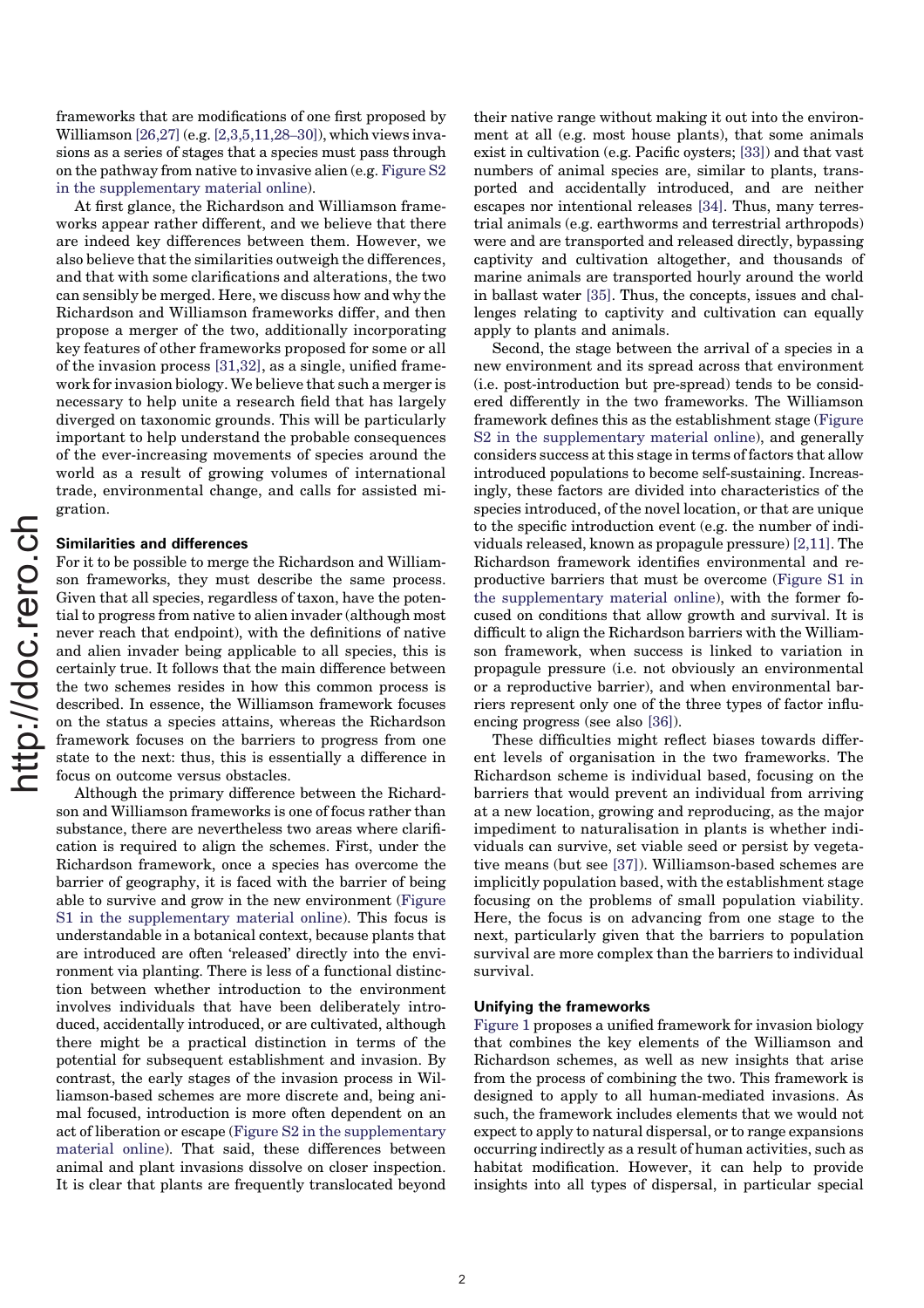

Figure 1. The proposed unified framework for biological invasions. The proposed framework recognises that the invasion process can be divided into a series of stages, that in each stage there are barriers that need to be overcome for a species or population to pass on to the next stage, that species are referred to by different terms in the terminology depending on where in the invasion process they have reached, and that different management interventions apply at different stages. Different parts of this framework emphasise views of invasions that focus on individual, population, process, or species. The unfilled block arrows describe the movement of species along the invasion framework with respect to the barriers, and the alphanumeric codes associated with the arrows relate to the categorisation of species with respect to the invasion pathway given in Table 1 (main text).

cases of biological invasions, such as managed relocation (assisted colonisation) or biological control.

The proposed unified framework is an advance on the previous frameworks in invasion biology for at least nine reasons.

## Reason 1: combination of stages and barriers

The unified framework recognises that the invasion process can be divided into a series of stages and that, in each stage, there are barriers that need to be overcome for a species or population to pass on to the next stage. Although this structure was implicit in both the Richardson and Williamson frameworks, and recognised in some previous treatments of invasions (e.g. [2,37]), the unified framework makes explicit that the stages are separated by barriers, and how.

#### Reason 2: the barrier of captivity or cultivation

The unified framework identifies an additional barrier to invasion after the geographical barrier, which explicitly recognises that a species can be prevented from becoming an invader by a human-imposed barrier. Many animal and plant species exist in captivity and/or cultivation beyond the limits of their native ranges, but fail to cross the physical barriers of a fence or hedge. This barrier is probably lower for species in cultivation than for those in captivity. The unified framework also includes an arrow (B3) from Geography to Survival to recognise the fact that this barrier is skipped by many aliens, especially plants, fungi, protists, invertebrates, smaller fish and other taxa, which are introduced unintentionally by humans directly into the new environment. Indeed, there is a variety of mechanisms and routes by which alien species breach the barriers of Geography and Captivity [34,38].

### Reason 3: a barrier to survival

The environmental barrier in Richardson's framework is replaced with a Survival barrier in the unified framework, which together with the Reproduction barrier lies within the establishment stage. This clarifies that an introduced population can fail to establish because individuals in the population either fail to survive, or survive but fail to reproduce. Failure to establish can result from factors associated with the species (e.g. reproductive rate or specialism), the location (e.g. presence of enemies or mutualists), apparently stochastic features of the individual introduction event (especially propagule pressure) or, often, their interaction (e.g. species  $\times$  location, such as climate matching); these factors can act on survival or reproduction, or both. This clarifies that the failure of individuals or populations to survive is not just a consequence of the environment, and indeed the failure of a population of a given species to establish at a given location does not preclude the possibility that a subsequent introduction of the same species at that location will succeed (e.g. starlings in New York [39] or pines in the South African fynbos [40]).

## Reason 4: establishment is a population process

Individuals in an introduced population might be able to survive and to reproduce in the exotic environment, but the population can still fail to establish because the long-term population growth rate is negative (geometric mean  $r < 0$ ). The unified framework includes an arrow from Reproduction to Survival in recognition of the fact that several cycles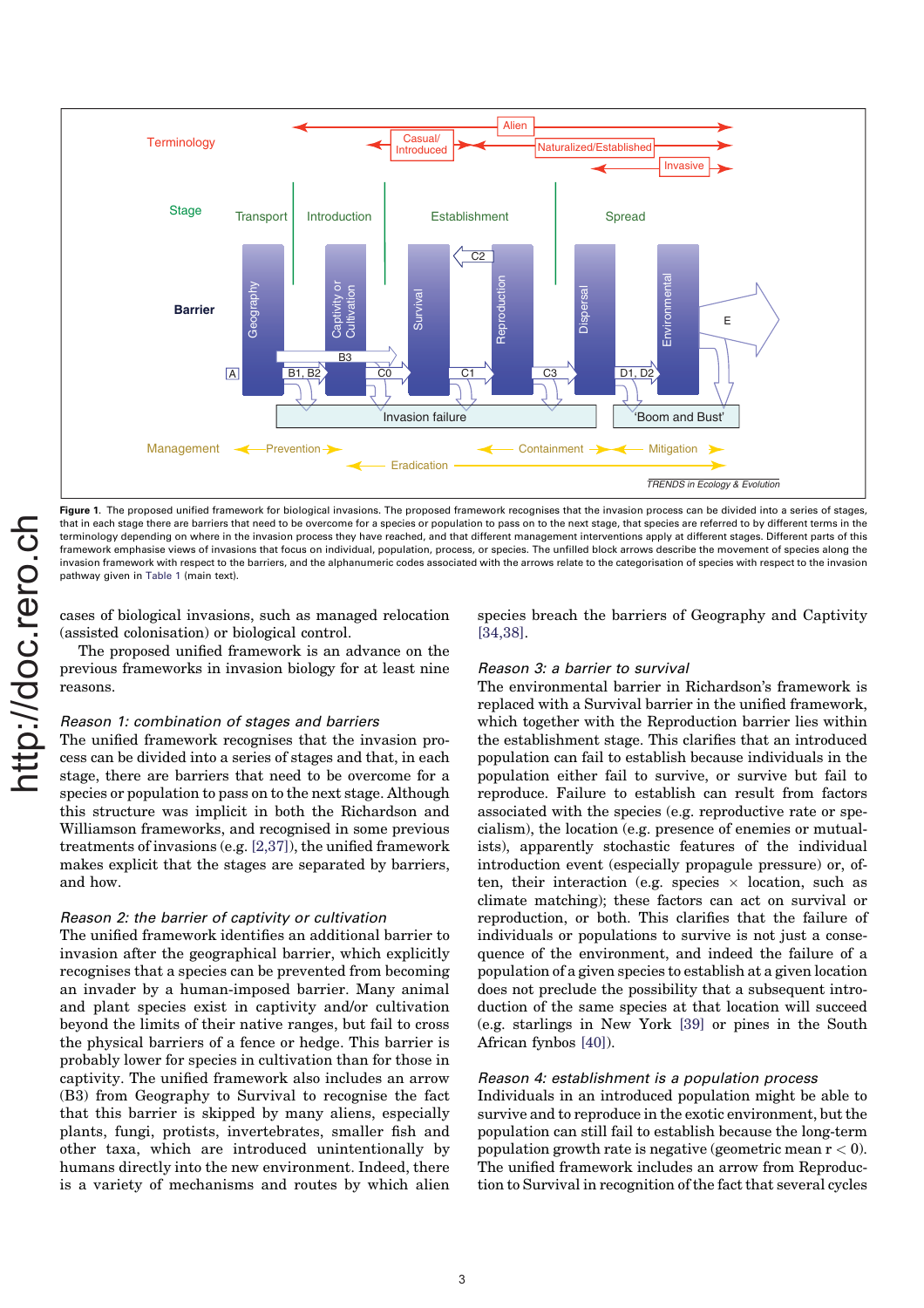of survival and reproduction are likely to be necessary to ensure that a viable population is established. In fact, both botanists (e.g. [6,8]) and zoologists (e.g. [41]) tend to include a temporal qualifier in definitions of naturalisation or establishment, in explicit recognition of the fact that this is dependent on the existence of a self-sustaining population over a period of time corresponding to multiple generations.

#### Reason 5: the environmental barrier to spread

The proposed unified framework clarifies that barriers to dispersal need to be overcome if a naturalised species is to spread. Once these dispersal barriers are overcome, the alien population can spread into locations away from the point of introduction, where individuals must survive and reproduce. The more an alien spreads, the more dissimilar from the point of introduction the environment at these locations will be, because of spatial autocorrelation. Thus, a spreading population essentially faces multiple, sequential establishment events, under an evergreater range of environmental conditions. This process is represented by the Environmental barrier in the unified framework (Figure 1). Unlike the Richardson framework [8], we make no distinction between disturbed or undisturbed habitats, because different species react differently to differential levels of environmental modification, and because disturbance is not a unitary concept, but can happen in a variety of ways (natural or anthropogenic). The invasive range is determined by the extent of suitable environment, and the Environmental barrier sets the limits to this.

Reason 6: impacts fall outside the proposed framework The unified framework says nothing about the economic or environmental pest status of an alien species in this range, as it is possible that species can have impacts in the novel environment even if their populations are not established (e.g. the single fox gaining access to Garden Island, Western Australia: [42]) or are said to be benign when established and widespread (e.g. [43,44]; although in most cases, lack of impact might denote absence of evidence rather than evidence of absence).

#### Reason 7: failure at any barrier is a failure

The proposed unified framework explicitly recognises that a native species can fail to become an invader because it fails to pass any one of the barriers at any stage of the invasion process. Here, it is worth reiterating the point (see  $[2,14,16,17]$  that to understand the cause(s) of success in passing any given barrier or stage, it is important that the characteristics of successes be contrasted with those of failures at the same stage only. Moreover, the unified framework recognises that invasions can fail even after the alien has spread, as reflected in the 'boom and bust' dynamics that are a feature of an increasing number of biological invasions (e.g. [2,26,45]); 'bust' here can refer to contraction to small population sizes or complete population extinction.

# Reason 8: mapping management options

The unified framework allows different management measures to be mapped on to the invasion process. This helps to clarify the responses to invasions that are most likely to be relevant or successful at different stages and, hence, where the responsibility for different management interventions is likely to lie [32,34,46]. However, unlike the Convention on Biological Diversity or American Federal Law (Executive Order 13112), the unified framework makes no comment about the impact or harm that such species might cause, as these are subsidiary issues to the process of invasion.

## Reason 9: a framework for terminology

The proposed unified framework shows how a terminology for invasion biology maps onto both stages and barriers on the invasion pathway (although which terms are appropriate is open to subsequent debate). This helps to clarify to which stages in the invasion process different terms refer, and helps to consolidate invasion terminology. This has important implications for streamlining the transfer of research results to management [9].

# Further advantages of the proposed framework

A significant advantage of the proposed framework presented in Figure 1 is that it also incorporates important elements of other frameworks that previously have not been integrated with the Williamson and/or Richardson schemes. Thus, the unified framework includes the framework for management interventions proposed by Pysek and Richardson [32], and (with minor alterations) the terminological framework proposed by Richardson et al. [8]. Inclusion of the latter should help to eliminate much of the synonymy and confusion in describing invasions noted by Lockwood et al. [5].

In addition, most other published frameworks comprise subsets of the unified framework and can be mapped onto the structure in Figure 1. For example, stages 0–V in Colautti and MacIsaac's framework [31] correspond with the unified framework, with stage 0 being equivalent to native species, stage I to transport, II to introduction, III to establishment, and stages IV and V to elements of spread towards undisturbed environments and community dominance. Heger and Trepl's [18] chronological discrimination of an idealised invasion process identifies four stages, including transport and spread, missing out the introduction stage, but including two establishment stages (spontaneous and permanent), which the unified framework incorporates as a feedback loop between barriers to survival and reproduction. Heger and Trepl [18] include four steps between these stages (immigration; individual growth and reproduction; population growth to minimum viable population; and colonisation of new localities) that are equivalent to crossing barriers of Geography, Survival and Reproduction (which the unified framework loops to achieve a viable population), and Dispersal (Figure 1). Henderson et al. [47] (modified from [48]) consider invasions in a landscape context. They identify six invasion stages, starting with introduction, then establishment and naturalisation, distinguished on the basis of sustained reproduction, and then dividing spread into dispersal, population distribution (i.e. secondorder establishment) and invasive spread. These are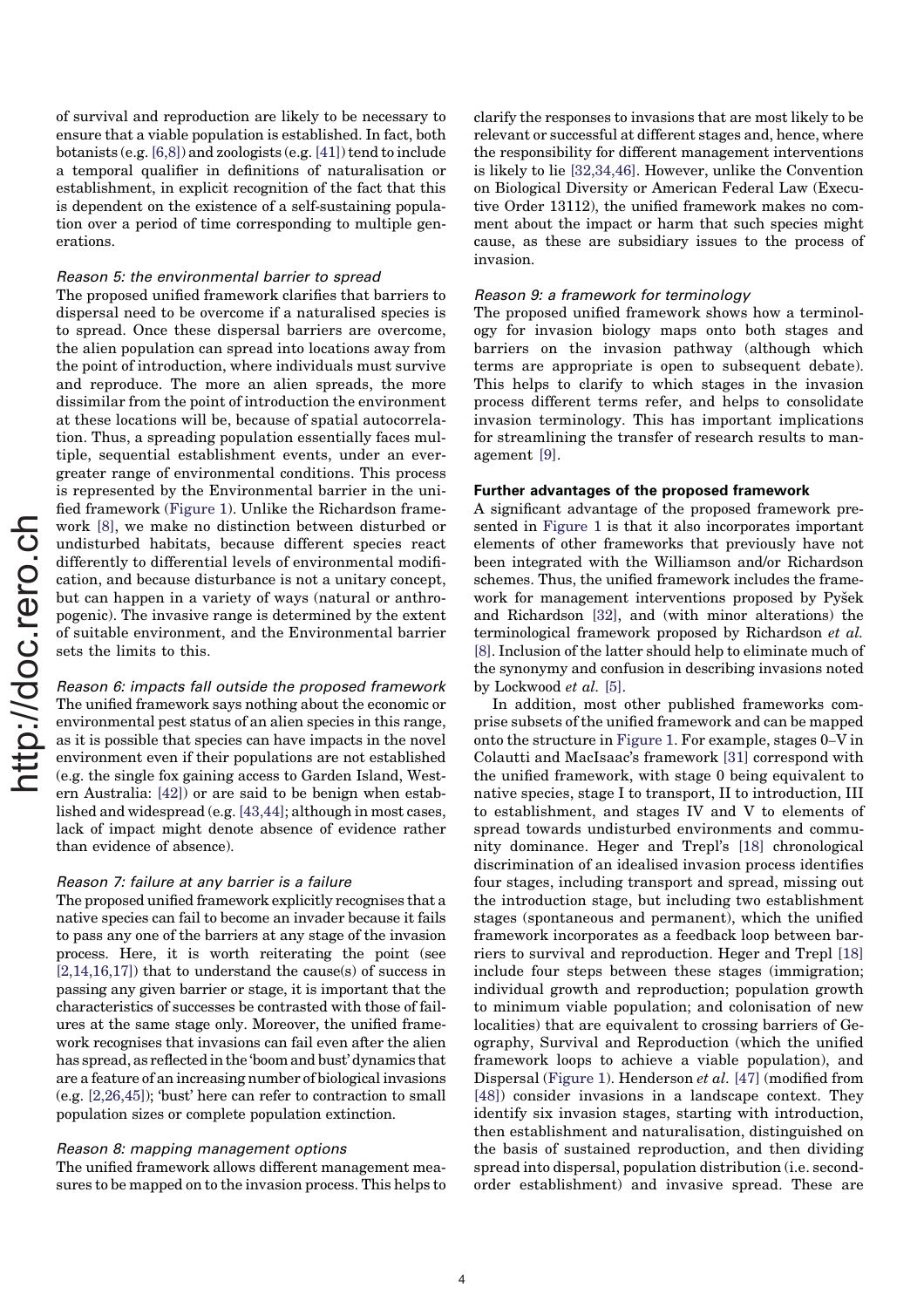Table 1. A categorisation scheme for populations in the unified framework<sup>a</sup>

| <b>Category</b> | <b>Definition</b>                                                                                                                                                                                         |
|-----------------|-----------------------------------------------------------------------------------------------------------------------------------------------------------------------------------------------------------|
| A               | Not transported beyond limits of native range                                                                                                                                                             |
| <b>B1</b>       | Individuals transported beyond limits of native range, and in captivity or quarantine (i.e. individuals provided with conditions<br>suitable for them, but explicit measures of containment are in place) |
| <b>B2</b>       | Individuals transported beyond limits of native range, and in cultivation (i.e. individuals provided with conditions suitable<br>for them but explicit measures to prevent dispersal are limited at best) |
| B <sub>3</sub>  | Individuals transported beyond limits of native range, and directly released into novel environment                                                                                                       |
| C <sub>0</sub>  | Individuals released into the wild (i.e. outside of captivity or cultivation) in location where introduced, but incapable of surviving<br>for a significant period                                        |
| C <sub>1</sub>  | Individuals surviving in the wild (i.e. outside of captivity or cultivation) in location where introduced, no reproduction                                                                                |
| C <sub>2</sub>  | Individuals surviving in the wild in location where introduced, reproduction occurring, but population not self-sustaining                                                                                |
| C <sub>3</sub>  | Individuals surviving in the wild in location where introduced, reproduction occurring, and population self-sustaining                                                                                    |
| D <sub>1</sub>  | Self-sustaining population in the wild, with individuals surviving a significant distance from the original point of introduction                                                                         |
| D <sub>2</sub>  | Self-sustaining population in the wild, with individuals surviving and reproducing a significant distance from the original<br>point of introduction                                                      |
| E               | Fully invasive species, with individuals dispersing, surviving and reproducing at multiple sites across a greater or lesser<br>spectrum of habitats and extent of occurrence                              |

<sup>a</sup>Human-mediated dispersal has created several novel categories of dispersal pathway (i.e. B1 and B2) [38], and human intervention has also significantly increased the frequency and duration that populations can persist in other categories (C0, C1 and C2).

equivalent to the seven barriers in the unified framework, although Henderson et al. [47] fail to distinguish between the barriers of Geography and Captivity or Cultivation. Carlton's [49] ''sequence of events in the dispersal and introduction of exotic invertebrates by ships' ballast water'' consists of a series of five 'filters' (I, donor area community; II, entrained ballast tank assemblage; III, assemblage upon arrival and release in the recipient region; IV, species surviving and reproducing, and V, established introductions) separated at each stage by four 'bottlenecks' (between I and II, a selection of species that actually enter the vessel; between II and III, the species that survive the voyage; between III and IV, the species that actually survive, and between IV and V, the species that continue to reproduce and become permanently introduced). The unified framework, which commences at Carlton's stage II, accommodates each of these bottlenecks and filters through our combined 'stage' and 'barrier' approaches.

Clearly, species are not static within the unified framework, but can (and are expected to) cross barriers, transit between stages, and/or stumble to invasion failure. A species can also have several alien populations at different locations at different points on the framework. Therefore, reference to position on the invasion framework in respect of any given species should be temporally and spatially explicit. In Table 1, we provide a categorisation scheme for populations that can be used in parallel with the framework, and which allows the invasion stage reached by any given population to be easily identified and compared. The categories align with the arrows that describe where species are with respect to the various barriers in the framework. The individuals within any given alien population can be distributed across a variety of stages on the unified framework, but we anticipate that the categorisation applied to any given alien population would be determined by those individuals in the population furthest along the invasion pathway (Box 1).

#### Box 1. Aliens placed on the unified framework

The scheme in Table 1 (main text) allows alien populations to be simply categorised and compared based on how far along the unified framework the most advanced individuals sit. It can be used to compare populations regardless of species or location. For example, the budgerigar Melopsittacus undulatus (Figure la) is an Australian native that has been introduced to several locations around the world. It is currently a common cage bird in the UK, where individuals occasionally escape from captivity but do not survive long in the wild (C0). However, there was formerly a small, free-flying budgerigar population on the island of Tresco in the Isles of Scilly that survived and reproduced between 1972 and 1975, but apparently only because of the provision of supplemental food and shelter (C2). The population in Florida initially increased and spread quite widely (D2), but subsequently declined for unknown reasons, and is a classic example of a 'boom and bust' species [45,51,52].

Australia is home to 1012 taxa in the Acacia subgenus Phyllodineae, many of which have been introduced to South Africa. Black wattle, Acacia mearnsii (Figure Ib) is highly invasive over large parts of South Africa (E), and is listed as one of the 100 worst invasive alien species in the Global Invasive Species Database. The Bacchus marsh wattle, Acacia rostriformis (formerly A. verniciflua: Figure Ic) is known to have been introduced and cultivated, but no records exist of naturalisation or invasion (B2). Finally, the curry wattle, Acacia spondylophylla (Figure Id) is not known to have been introduced to South Africa, or indeed to anywhere else (A)

At least 45 species have been formally assessed for the biological control of the invasive legume Mimosa pigra in Australia, of which 32 have been tested in quarantine in Australia, and 14 released into the environment [53–55]. Temnocerus debilis (Figure Ie) was imported and tested in quarantine. An application for release was, however, rejected (B1). Sibinia fastigiata (Figure If) was repeatedly imported and released into the environment after host-range tests suggested the agent posed a negligible risk of feeding on other plants; however, it consistently failed to establish, perhaps owing to differences in the flower phenology between its native and invasive ranges (C0). Carmenta mimosa (Figure Ig) causes significant damage to Mimosa pigra, and although it is generally a slow disperser, natural dispersal augmented by redistribution means that it had almost reached the limit of the distribution of the weed by 2004 (E).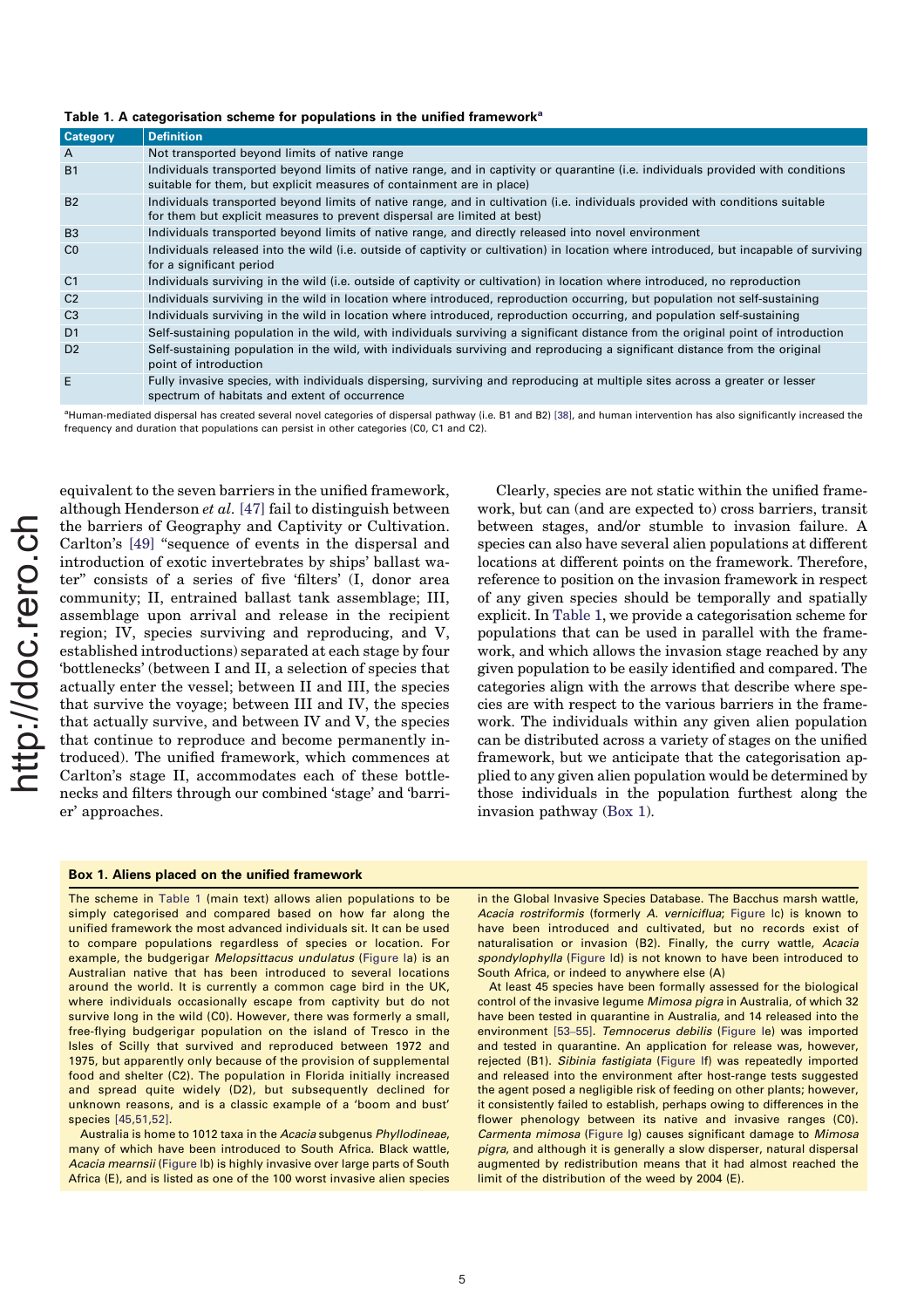

# Conclusion

The exponential growth of interest in biological invasions has been driven by independent growth in parallel research programs, divided largely along taxonomic [50] and habitat lines (J.T. Carlton and A.M.H. Blakeslee, personal communication). Yet, these different programs share common issues, in terms of the process of invasion, and common consequences, in terms of the ecological and economic impacts of a failure to stem the tide of invaders. There is thus a clear need in invasion biology for a model whereby the key research findings from all its branches can be integrated. We believe that the unified framework proposed here is a significant step towards that goal. It can be applied to all invasions, regardless of taxon, location or realm, recognising that species can fail to become invasive at any of the stages identified because of a failure to breach any of the barriers to progress between stages. We

hope that adopting, refining and elaborating the unified framework will help to clarify how and why invasions occur, and where, when and how invasions can be stopped.

#### **Acknowledgements**

TMB thanks the Centre for Invasion Biology, University of Stellenbosch, for hospitality and travel costs. PP and VJ were supported by the projects no. 206/09/0563 (Czech Science Foundation), AV0Z60050516 (Academy of Sciences of the Czech Republic), MSM0021620828 and LC06073 (Ministry of Education of the Czech Republic). PP also acknowledges support from the Praemium Academiae award from the Academy of Sciences of the Czech Republic. JRUW and DMR acknowledge support from the DST-NRF Centre of Excellence for Invasion Biology and the Working for Water Programme.

# Appendix A. Supplementary data

Supplementary data associated with this article can be found, in the online version, at doi:10.1016/j.tree. 2011.03.023.